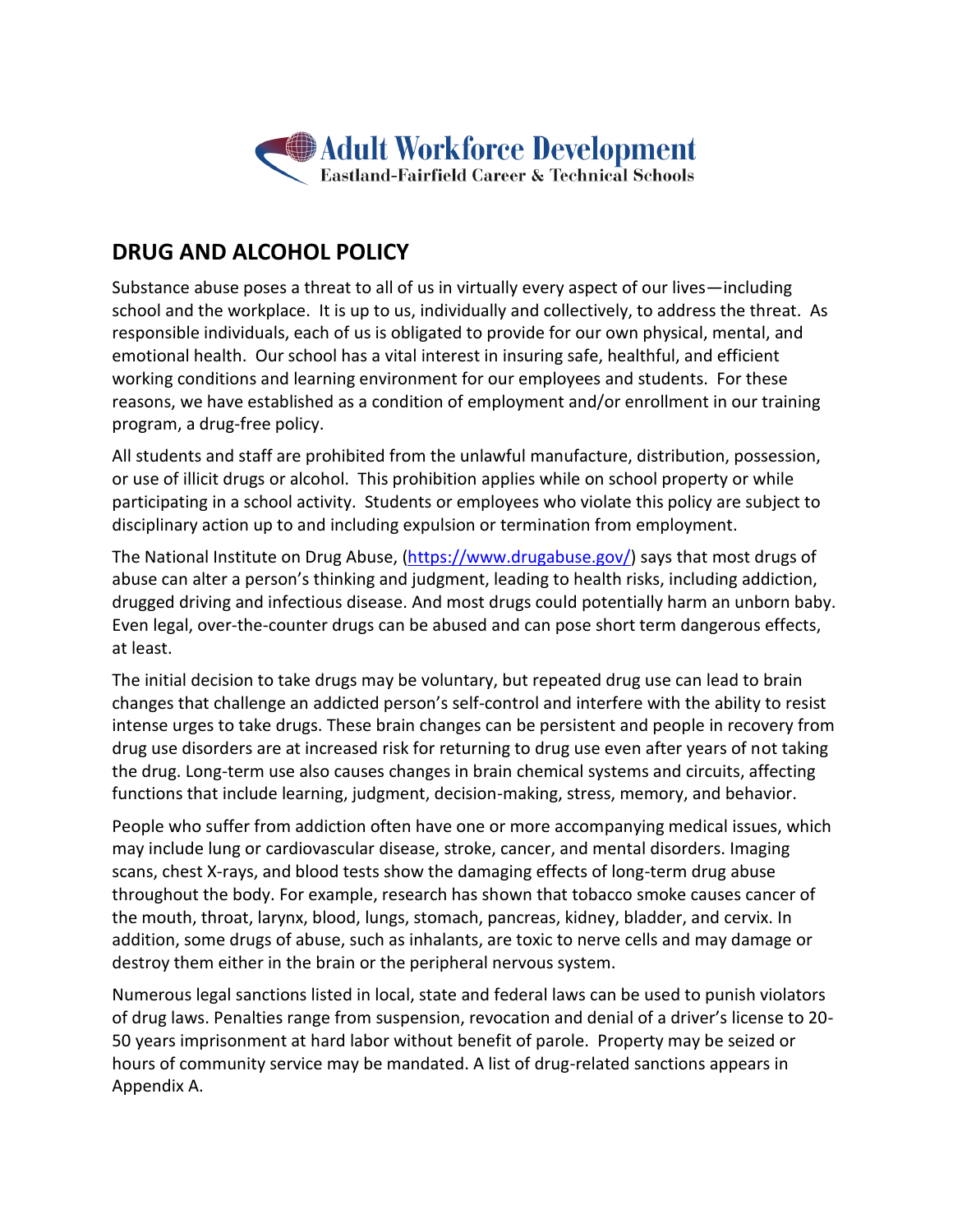There are many drug or alcohol counseling treatment and rehabilitation counselors in our area. The Ohio Behavioral Health Directory maintained by the Ohio Department of Mental Health & Addiction Services at<https://prod.ada.ohio.gov/directory/> is an excellent public resource for finding local treatment providers. The National Institute on Drug Abuse, The National Institute on Alcohol Abuse and Alcoholism, and the Substance Abuse and Mental Health Services Administration, provide free information, including publications and multimedia presentations about drug and alcohol addiction and abuse. These institutes are part of the National Institute of Health and SAMHSA is an agency within the U.S. Department of Health and Human Services. Their web sites are<https://www.drugabuse.gov/> ,<https://www.niaaa.nih.gov/> , [https://www.samhsa.gov/.](https://www.samhsa.gov/)

# **APPENDIX A DRUG AND ALCOHOL POLICY**

In accordance with the Drug-Free Schools and Communities Act Amendment to the Higher Education Act of 1965, a student shall not possess, use or appear to have used, or conceal any narcotic drug, anabolic steroid, hallucinogenic drug, amphetamine, barbiturate, marijuana, caffeine tablets, counterfeit drug, poisonous intoxicant, and intoxicating and/or alcoholic substance of any kinds, at any time while on school grounds or at any school event, activity, or function off school grounds, or prior to coming to school.

Following suspension, each student may be referred to an appropriate community rehabilitation agency. Every effort should be made encourage the student to seek professional help.

# **Federal Penalties for Illegal Possession of a Controlled Substance**

## 21.U.S.C. 884(a)

1st conviction: Up to 1 year imprisonment and fined at least \$1,000.00, but not more than \$100,000.00 or both.

After 1 prior drug conviction: At least 15 days in prison, not to exceed 2 years and fined \$2,500.00, but not more than \$250,000.00 or both.

After 2 or more prior drug convictions: At least 90 days in prison, not to exceed 3 years and fined at least \$5,000.00, but not more than \$250,000.00 or both.

Special sentencing provisions for possession of crack cocaine; Mandatory at least 5 years in prison, not to exceed 20 years and fined up to \$250,000.00 or both.

- a) 1<sup>st</sup> conviction and the amount of crack possessed exceeds 5 grams.
- b) 2<sup>nd</sup> conviction and the amount of crack possessed exceeds 3 grams
- c) 3<sup>rd</sup> or subsequent crack conviction and the amount of crack possessed exceeds 1 gram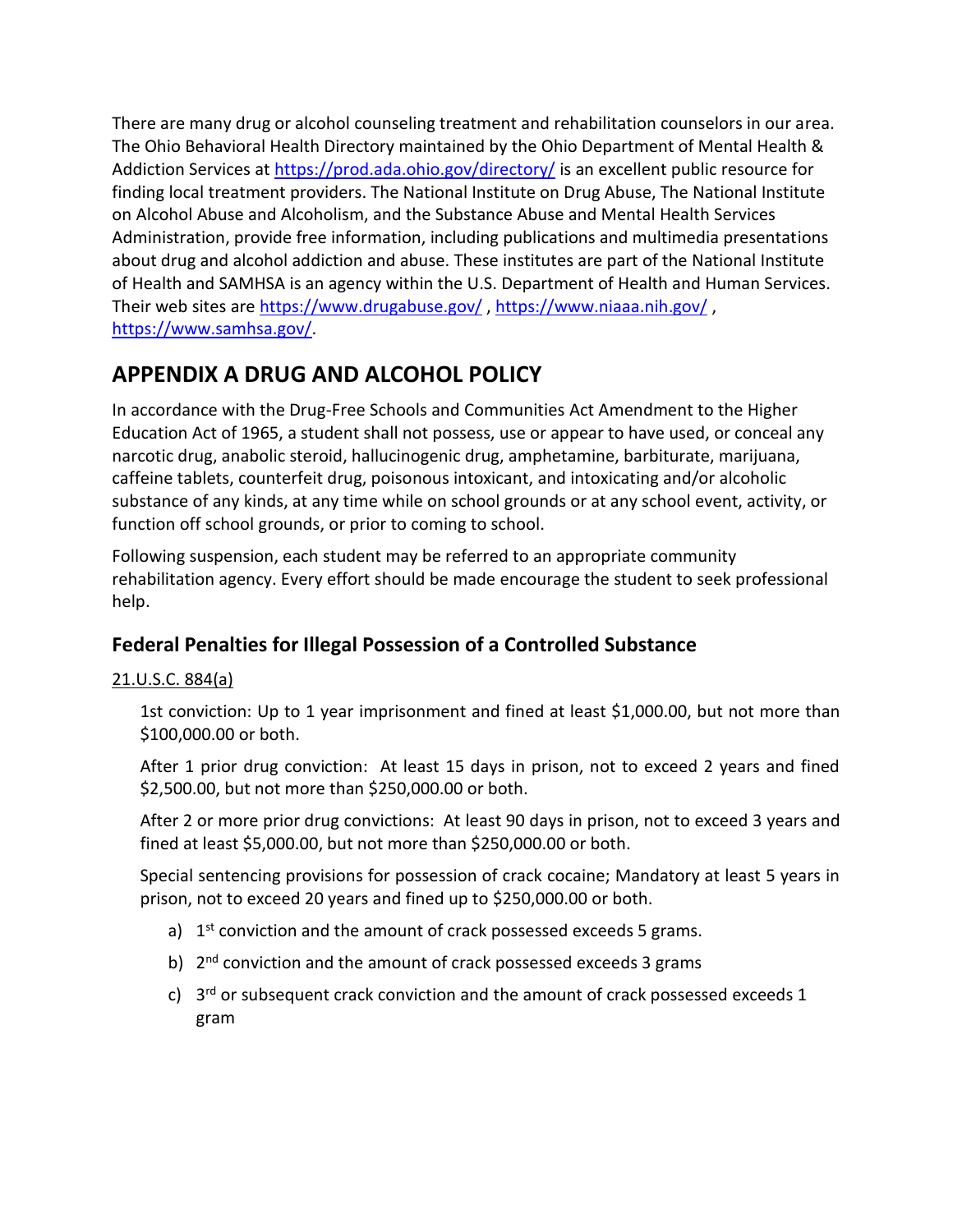#### 22.U.S.S. 853(a)(2) and 881(a)(7)

Forfeiture of personal and real property used to possess or to facilitate possessions of a controlled substance, that offense is punishable by more than 1 year imprisonment. (See special sentencing provisions re: crack).

#### 21,U.S.C.881(a)(4)

Forfeiture of vehicles, boats, aircraft or any other conveyance used to transport or conceal a controlled substance.

#### 21.U.S.C.884a

Civil fine of up to \$10,000.00 (Pending adoption of final regulations.

#### 21.U.S.C.853a

Denial of Federal benefits such as student loans, grants, contracts and professional and commercial licenses, up to 1 year for 1st offense, up to 5 years for 2nd and subsequent offenses.

#### 18.U.C.933(g)

Ineligible to receive or purchase a firearm.

Miscellaneous: Revocation of certain Federal licensees and benefits, e.g. pilot license, public housing tenancy, etc., are vested within the authorities of individual Federal Agencies.

## **State Penalties for Possession, Use and Distribution of Illicit Drugs**

In addition to the laws described below, the Ohio Revised Code includes drug-related offenses regarding permitting drug abuse, drug paraphernalia, deception to obtain drugs, drug documents, intoxicants, and more.

#### **Corrupting Another with Drugs**

#### ORC. 2925.02

No person shall knowingly use force, threat or deception to administer or induce or cause another to use a controlled substance; to use a controlled substance to cause serious physical harm, or to cause another to become drug dependent. Further consideration is given when these actions involve a juvenile who is at least two years younger than the offender. Corrupting another with drugs is a felony of the second degree.

Corrupting another with drugs in the vicinity of a school is first degree felony. The penalty can include a mandatory prison sentence prescribed for a first degree felony. The court can also impose upon the offender the mandatory fines for the offense.

#### **Trafficking and Aggravated Trafficking in Drugs**

#### ORC. 2925.03

No person shall knowingly sell or offer to sell a controlled substance or a controlled substance analog. If the drug involved in the violation is any compound, mixture, preparation, or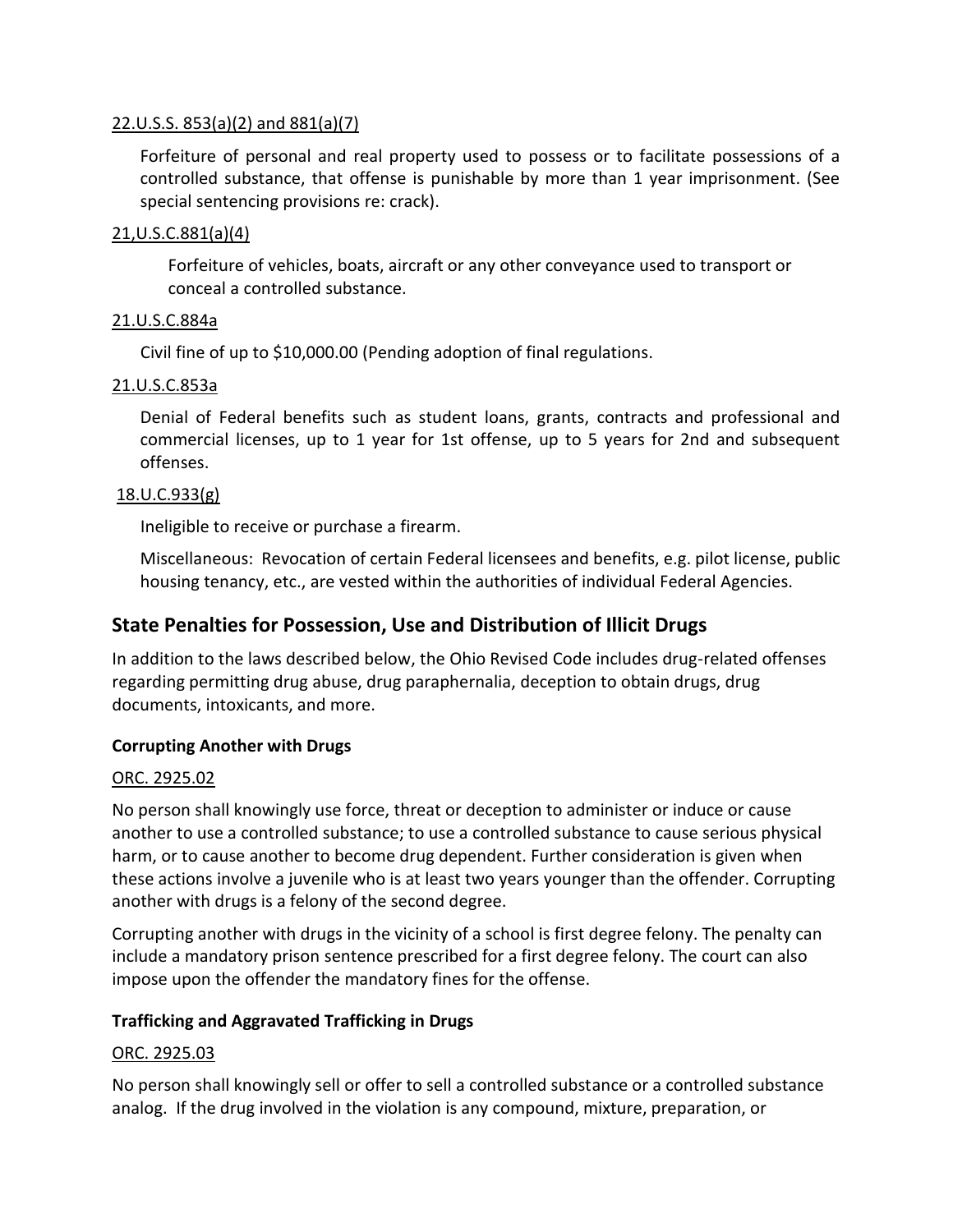substance included in schedule I or schedule II, with the exception of marihuana, cocaine, L.S.D., heroin, hashish, and controlled substance analogs, whoever violates this law is guilty of aggravated trafficking in drugs, a felony of the fourth degree. If the violation occurs in the vicinity of a school, or in the vicinity of a juvenile, it is a felony of the third degree. If the amount of the drug involved is five times, fifty times, or 100 times the bulk amount, the degree of the felony rises to third, second or first degree.

The penalty imposed for the offense may be a presumption of a prison term or a mandatory prison term prescribed for the degree of the felony.

If the controlled substance is one of the exceptions listed above, the offense might be determined by other measurements of the drugs involved and can also range from fourth to first degree felony with the presumption of a prison term or a mandatory prison term included as punishment.

### **Illegal Manufacture and Cultivation of Drugs**

#### ORC. 2925.04

No person shall knowingly cultivate marihuana or knowingly manufacture or otherwise engage in any part of the production of a controlled substance. If the drug is any compound, mixture, preparation, or substance included in schedule I or II, with the exception of methamphetamine or marihuana, illegal manufacture of drugs is a felony of the second degree, and, the court shall impose as a mandatory prison term one of the prison terms prescribed for a felony of the second degree.

If the offense was committed in the vicinity of a juvenile or in the vicinity of a school, it is a felony of the first degree, and the court shall impose as a mandatory prison term one of the prison terms prescribed for a felony of the first degree.

### **Possession of Controlled Substances**

#### ORC. 2925.11

No person shall knowingly obtain, possess, or use a controlled substance or a controlled substance analog. If the drug involved in the violation is a compound, mixture, preparation, or substance included in schedule I or II, with the exception of marihuana, cocaine, L.S.D., heroin, hashish, and controlled substance analogs, whoever violates division (A) of this section is guilty of aggravated possession of drugs.

Penalties depend on the amount of the substance possessed, and they range from fifth to first degree felony and there is a presumption of a prison term or a mandatory prison term can be assigned. In addition, the court can impose mandatory fines for the offense.

#### **Possession of Drug Abuse Instruments**

#### ORC. 2925.12

No person shall knowingly make, obtain, possess, or use any instrument, article, or thing the customary and primary purpose of which is for the administration or use of a dangerous drug,